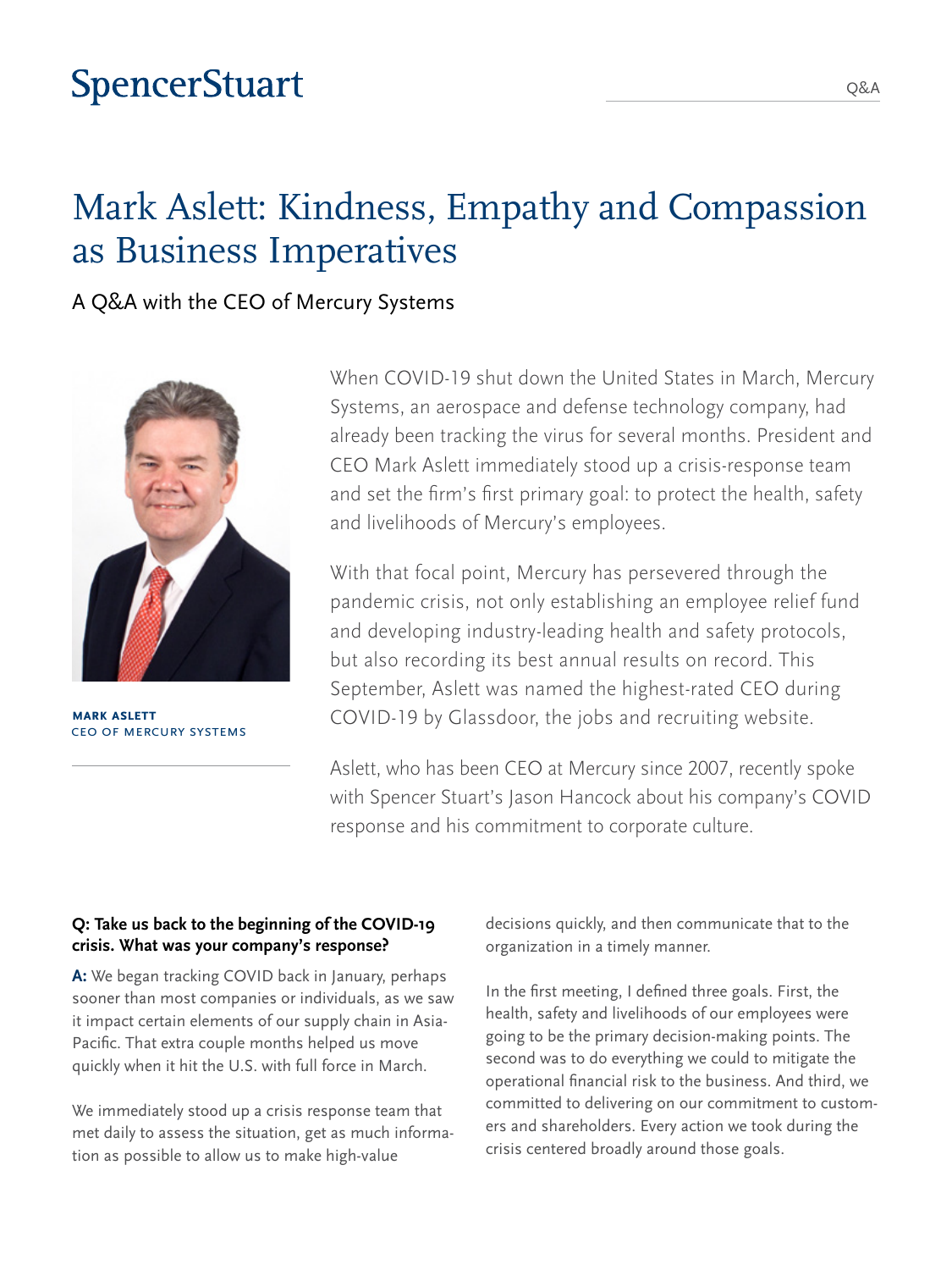Because of what we had seen in Asia and then Europe, we shut down travel very early on. When the lockdown began, we got as many people as we could working from home. We transitioned 60 percent of our employees to remote working seamlessly over a single weekend. We benefited from the fact that we had invested heavily in our infrastructure because communication and collaboration are so important.

I also wanted to make sure that we took care of the most economically challenged during the pandemic itself. We started a \$1 million employee relief fund. The intent was that I wanted to make sure that the people who were coming into the factories were able to stock up on the supplies — medication, food, cleaning supplies, whatever they needed to be able to take care of their families. The way I looked at it was that if we do the right thing for employees and their families, they're going to do the right thing for us.

I think that approach is reflected in the strong financial performance we have had this year. The pandemic began in the second half of our fiscal year, yet we still ended the year with record financial performance across the board. I think that by putting employees at the center of our decision making, they responded in kind.

### **Q: How much did your existing culture and organization drive your crisis planning?**

**A:** The importance of culture and values has been my biggest learning as the CEO. You study leadership and people, but it's really not until you're tested that those things come to bear. An organization's culture and values are the glue that binds you all together.

This is the softer side of leadership: having the courage to lead with empathy, be more compassionate and put employees at the center of your decisions. Kindness, patience, empathy, compassion were the key words for our company at the start of the crisis, and they continue to be so.

Organizationally, one of the biggest things we did was changing how we communicate, given the speed at which the pandemic was moving. We dramatically flattened the communications hierarchy, using live video to distribute our message effectively and engage in an open dialogue with our employees. All people managers attended video calls — daily at first, and then weekly — consisting of 20 to 30 minutes of prepared remarks followed by an open forum. We stayed on the calls until every question was answered. This helped ensure everyone was on the same page as decisions were being made rapidly.

#### **Q: What past experiences guided you as you confronted the pandemic?**

**A:** After I graduated from high school, and prior to attending university, I worked as an apprentice in the shipyards of my hometown, Sunderland, during the 1980s. I remember that we were on strike frequently as the UK economy was in transition. It didn't affect me as much because I was living at home at the time, but I was working with people who had families. The impact that economic crisis had on them and their families left a lasting impression on me.

When we established the emergency COVID-19 relief fund at Mercury, I did it with Sunderland in mind. Early in my career, I remember thinking that if I was ever able to positively affect the quality of someone's life through the decisions that I make, then I'm going to try to do that.

It's usually the folks lower down the economic ladder who are most impacted during a crisis — the lowest paid, the first to be laid off, the longest to find a new job, etc. That was why it was important to me that we not only guarantee our employees' health and safety, but also try our best to protect their livelihoods and families as well.

To me, it's about leading with purpose. Our purpose is innovation that matters, by and for people who matter. We put employees at the center of our purpose statement. This served as an anchor for our COVID response which, in turn, led to record financial results over the last five-plus years.

### "An organization's culture and values are the glue that binds you all together."